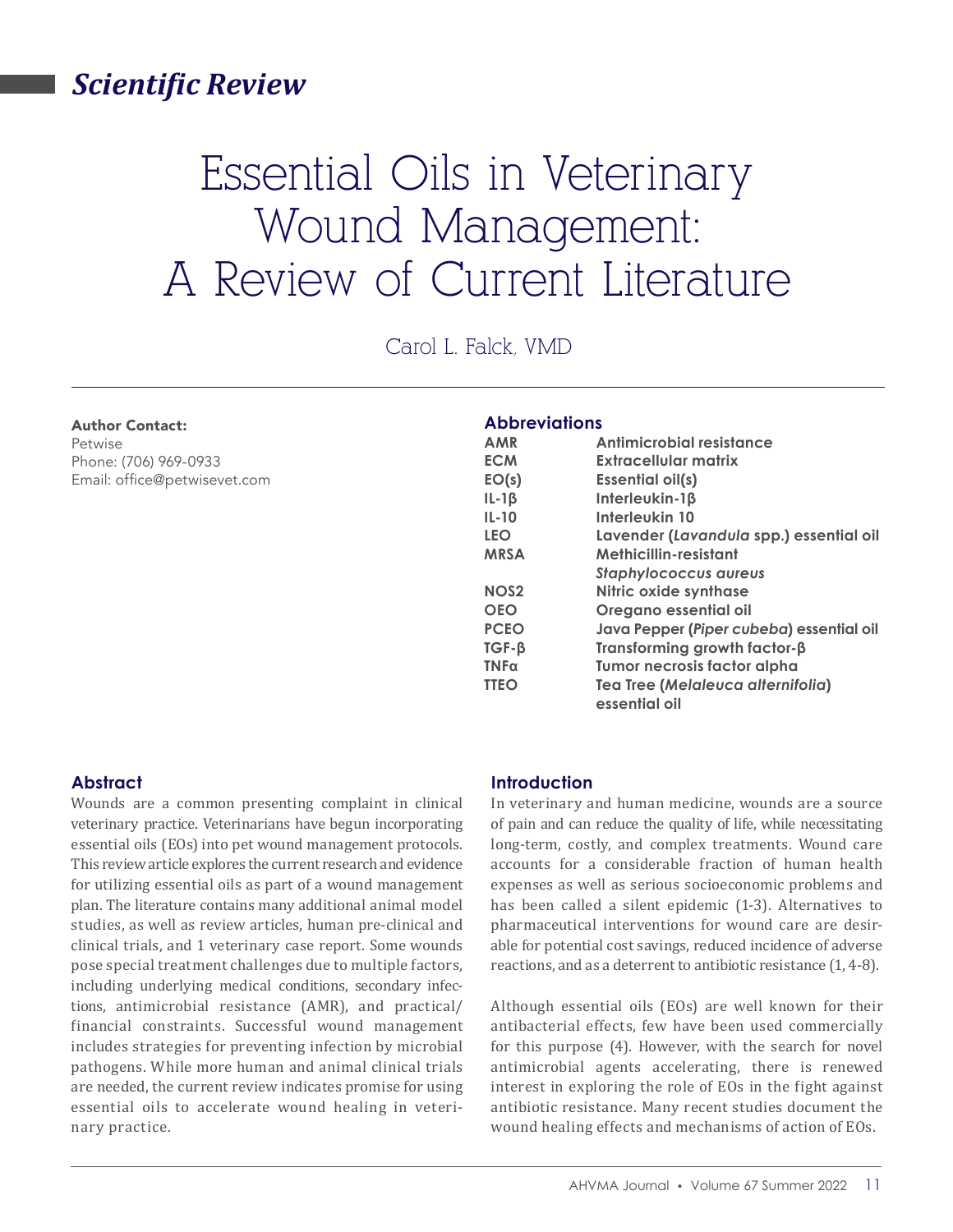The aim of this review is to present recent evidence for utilizing EOs as part of a wound management plan, advantageously employing their known benefits for accelerating wound healing and preventing secondary infections.

#### **The phases of wound healing**

Skin wound healing is a multifaceted, dynamic process with several interdependent phases: hemostasis, inflammation, proliferation/migration, and restoration (1, 2, 5-10). Each phase of the wound healing process is influenced by a series of essential mediators (8, 10).

After tissue damage, hemostasis occurs immediately. Next, during the inflammatory phase, which can last up to 6 days, cytokines and growth factors such as interleukin-1β (IL-1β), platelet-derived growth factor, tumor necrosis factor-α (TNFα), and transforming growth factor-β (TGF-β) are secreted by activated macrophages (3, 6). TGF-β plays an important role in the wound healing process, specifically in the proliferation and collagen synthesis of fibroblasts, production of wound granulation tissue, and differentiation of fibroblasts to myofibroblasts in granulation tissue (3, 10).

Migration and proliferation of keratinocytes, fibroblasts, and endothelial cells follow, driven by growth factors such as hepatocyte growth factor, fibroblast growth factor, and epidermal growth factor (10). Keratinocyte migration is essential for wound re-epithelialization and skin remodeling (3, 10).

Next, extracellular matrix (ECM) biosynthesis and perfusion occur, in conjunction with angiogenesis and epithelialization. Collagen is one of the main components of the ECM and is a key player in the wound healing process. Type III collagen has been shown to increase in the early stages of the wound healing process, replaced later by type I collagen.

Finally, when restoration begins, there is a decrease in cellular accumulation and increased organization of collagen fibers (6, 10). This final stage in wound healing usually begins 3 weeks after the initial insult. In some cases, it may take up to 2 years (8). Successful wound healing results in restoration of the original structural and functional properties of damaged tissue (6).

#### **Essential oils**

Essential oils are complex, volatile oils distilled from various parts of plants. Currently, about 300 of the 3000 known EOs are used commercially. Commercial uses of EOs include pharmaceuticals, cosmetics and fragrances, personal care products, foods, and beverages (1).

The configuration, composition, volume, and interactions with pathogens all play a role in the healing potential of EOs. While the 2 to 3 primary or most abundant components of EOs may dictate their activity, up to hundreds of less prevalent minor components, some of which are present in such minute quantities that they may not even be identifiable, often play a role (4).

As plants evolved and adapted successfully to terrestrial environments, EOs have played a beneficial role as nature's smell messengers by attracting pollinators, deterring predators, and eliminating pathogens (11). In veterinary and human medicine, EOs hold promise for accelerating wound healing. They are being used both as the sole therapeutic agents for wound management and as part of a multimodal approach.

#### **Methods**

In 2021, a search for scientific studies and clinical trials utilizing EOs for animal and human wound care was conducted on PubMed, Google Scholar, and Clinicaltrials.gov databases. Search parameters included "Essential oils and wound healing" and "Essential oils and wounds." The initial search had an unrestricted time frame. However, since most relevant studies have taken place within the last 5-10 years, and prior reviews have been conducted, primary search parameters were then restricted to studies published within the past 6 years (**Table 1**).

## **Table 1: Summary of Literature Search Results**

| <b>Database</b>    | Search<br><b>Parameters</b>                               | <b>Total Studies</b> | <b>Studies</b><br>2015-2021 |  |
|--------------------|-----------------------------------------------------------|----------------------|-----------------------------|--|
| Clinicaltrials.gov | <b>Essential Oils &amp;</b><br>Wounds/Wound<br>Healing    | 10                   | 8                           |  |
| Clinicaltrials.gov | <b>Fssential Oils &amp;</b><br><b>Bacterial Infection</b> | $\overline{2}$       | $\overline{2}$              |  |
| Google Scholar     | <b>Essential Oils &amp;</b><br>Wounds                     | 51,300               | 18,500                      |  |
| Google Scholar     | <b>Essential Oils &amp;</b><br><b>Wound Healing</b>       | 85,800               | 17,100                      |  |
| Google Scholar     | <b>Essential Oils &amp;</b><br><b>Bacterial Infection</b> | 133,000              | 16,900                      |  |
| <b>PubMed</b>      | Essential Oils &<br><b>Wounds</b>                         | 642                  | 309                         |  |
| PubMed             | <b>Essential Oils &amp;</b><br><b>Wound Healing</b>       | 265                  | 164                         |  |
| PubMed             | <b>Essential Oils &amp;</b><br><b>Bacterial Infection</b> | 736                  | 410                         |  |

In addition, a secondary search of the same 3 databases for "Essential oils and antibacterial properties" was conducted with and without the 2015-2021 date restriction. All studies were required to be available in English.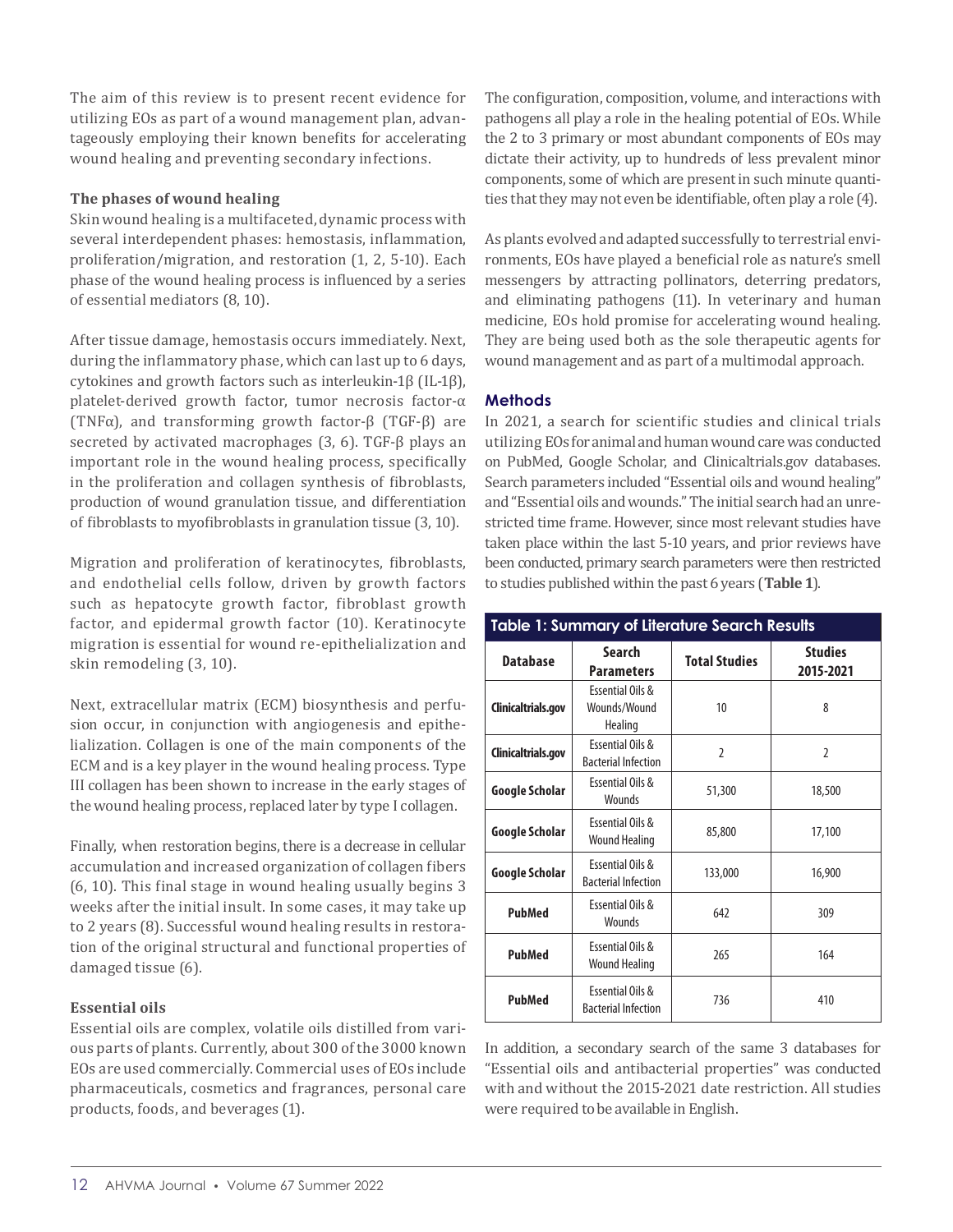#### **Search Results**

Pubmed database searches using "Essential oils and wound healing" yielded a total of 164 results, and "Essential oils and wounds" yielded 309 results for articles published between 2015 and 2021.

Using the same search phrases, Google Scholar listed 18,500 results for "Essential oils and wound healing," and 17,100 results for "Essential oils and wounds." The Clinicaltrials.gov database yielded 8 results for these search phrases.

From the total number of references identified with these 3 databases, 61 were initially selected as relevant. The remainder were excluded based on inaccessibility, irrelevance, duplication, or no availability in English. A filter was added to restrict searches to studies published from 2015 to 2021, and references were screened a second time for relevancy. The final inclusion criteria were met by 32 references (**Table 2**) (1-3, 5-9, 11-34).

In addition, a Pubmed database search for "Essential Oils and Bacterial Infections" yielded 410 results, and a Google Scholar search returned 16,900 results. Clinicaltrials.gov listed 2 completed studies.

Of the 32 studies reviewed here, 19 (over 50%) are primarily in vivo (animal model) studies, some with an in vitro component. Additionally, there are 3 in vitro studies, 6 review studies, 1 case study, and 3 clinical trials.

Lavender essential oil (LEO, *Lavandula* spp.) was investigated the most frequently in 7 studies, followed by eucalyptus (*Eucalyptus* spp.) and tea tree (*Melaleuca alternifolia*) EOs in 3 studies each. Cinnamon (*Cinnamomun verum*), clove (*Syzygium aromaticum*), peppermint (*Mentha x piperita*), and rosemary (*Rosmarinus officinalis*) EOs are included in 2 of the studies. Almost all the studies involved the topical use of EOs as creams, emulsions, gels, or ointments, or incorporated into wound dressings. One study evaluated an EO mouth rinse and 1 utilized oral EO administration (23, 34).

Many recent in vivo animal model studies corroborate the wound healing effects of EOs. All 18 of these rabbit, rat, and mouse model studies demonstrated a significant beneficial effect of the EOs in the wound healing process.

#### **In vivo studies—lavender EO**

In 2 studies, topical application of LEO (*Lavendula aspic* or *Lavendula stoechas*) effectively enhanced wound contraction and regenerated skin tissues in rats with surgically created wounds compared with control groups. In one of these studies, on days 4, 11, and 16 wound contractions were 26.4%, 78%, and 96.3% for the LEO-treated group, and 8.5%, 64.1%, and 86.1% for a positive control group treated with a standard drug cream (Madecassol® 1%) (b) (29). Accelerated epithelial remodeling with LEO application was also observed via histopathology of skin samples (28, 29).

Two additional animal model studies in rats explored potential mechanisms of action of LEO (*Lavandula angustifolia*) in the wound healing process. One of these studies evaluated enzyme activity and gene expression. Measuring the activity of antioxidant enzymes like superoxide dismutase and glutathione peroxidase is important since they facilitate wound healing by reducing free radicals. In this study an LEO nano-emulsion cream was applied daily for 14 days to experimentally induced full-thickness wounds. Treated rats showed the highest wound contraction at multiple time points. RNA was extracted from wound samples for realtime polymerase chain reaction testing as well as superoxide dismutase and glutathione peroxidase activities. Genes for expression of TGF-ß1, type I, and type III collagen were up-regulated in all experimental treatment groups compared to untreated defects on treatment days 7 and 14 (6).

In the other study seeking to elucidate LEO's mechanisms of action in a wound healing model, a 1% LEO (*Lavandula angustifolia*) solution (in DMSO/nonionic surfactant Tween 20) (c) was applied to experimentally induced circular fullthickness skin wounds in rats every other day for 14 days. LEO promoted wound closure in the treatment group, with a significant reduction in wound area from days 4 to 10 post-treatment compared with untreated (surgery only) and control groups (treated with DMSO/Tween 20 only) (P < 0.05). Immunohistochemical studies showed an increase in collagen-producing fibroblasts and type III collagen production in the rat wound lesions treated with LEO. Furthermore, mRNA expression of both types I and III collagen in LEO-treated wounds was significantly increased as compared to those treated with control solution (P < 0.01). Finally, LEO was found to upregulate TGF-ß, which may be one of the key molecules in wound healing, promoting granulation tissue formation and wound contraction (29).

#### **In vivo studies—rosemary EO**

Rosemary EO (*Rosmarinus officinalis*) in a nanostructured lipid carrier increased rates of skin healing in mice. In one study, 2 full-thickness wounds were made on the back of each mouse. Animals were divided into 4 groups including a control and 2 treated groups (rosemary EO and rosemary EO with the lipid carrier). Treated mice had smaller wound areas than the control group (P < 0.05). Rosemary EO in the lipid carrier also reduced the bacterial colonization and increased vascularization, fibroblast infiltration, re-epithelialization, collagen production, and serum levels of interleukin-3 and interleukin-10 (IL-10), vascular endothelial growth factor, and stromal cellderived factor-1α (13).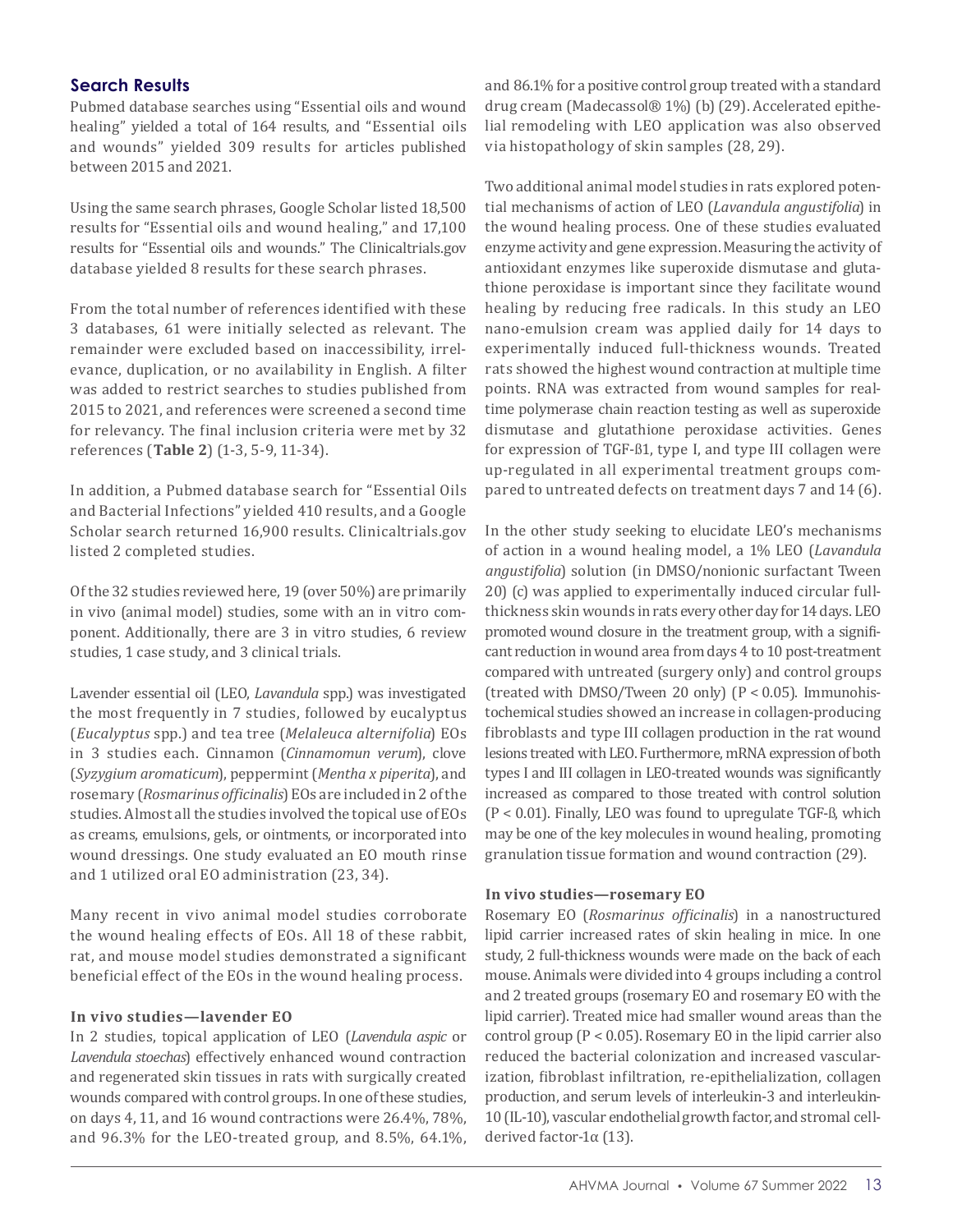| Table 2: Summary of Literature Reviewed on Essential Oils and Wound Care 2015-2021                                                                  |                                                                                                                                                                                                                                                                              |                         |                                                       |                                                                                          |                                                                                                                                                       |                       |                                                          |
|-----------------------------------------------------------------------------------------------------------------------------------------------------|------------------------------------------------------------------------------------------------------------------------------------------------------------------------------------------------------------------------------------------------------------------------------|-------------------------|-------------------------------------------------------|------------------------------------------------------------------------------------------|-------------------------------------------------------------------------------------------------------------------------------------------------------|-----------------------|----------------------------------------------------------|
| <b>Essential</b><br>Oil(s)<br><b>Common</b><br><b>Name</b>                                                                                          | <b>Essential</b><br>Oil(s)<br><b>Scientific</b><br>Name and/or<br><b>Primary EO</b><br>Constituent                                                                                                                                                                           | <b>Study Type</b>       | <b>Wound Type</b>                                     | <b>Intervention</b><br><b>Dose and</b><br>Route                                          | <b>Outcome</b>                                                                                                                                        | Reference             | <b>Antimicrobial</b><br><b>Effect</b><br><b>Studied?</b> |
| <b>Aceitillo</b>                                                                                                                                    | <b>Bursera morelensis</b>                                                                                                                                                                                                                                                    | Animal Model,<br>Mouse  | Incisional                                            | 25% EO                                                                                   | EO acted as a pro-wound healing agent; probable<br>mechanism is promotion of fibroblast migration.<br>Cytotoxicity almost 1000X less than doxorubicin | Salas-Oropeza<br>(14) | No                                                       |
| Avishan Shirazi                                                                                                                                     | Zataria multiflora                                                                                                                                                                                                                                                           | Animal Model,<br>Mouse  | Excisional                                            | Topical 2%, 4% EO<br>ointment q24h for<br>21 days                                        | Accelerated wound healing process by<br>shortening inflammatory factors and increasing<br>proliferative phase                                         | Farahpour (15)        | No                                                       |
| <b>Basil-Clove</b>                                                                                                                                  | <b>Ocimum</b><br>qratissimum                                                                                                                                                                                                                                                 | Animal Model,<br>Rabbit | Excisional, Incisional                                | Topical 100% EO<br>(0.2ml) q24h for<br>15 days                                           | Accelerated scab formation, contraction,<br>and granulation                                                                                           | Orafidiya (16)        | Yes                                                      |
| <b>Bay Laurel,</b><br>Lavender,<br>Pepper-<br>Rosmarin,<br>Plectranthus,<br>Oregano,<br>Sage, St<br>John's wort,<br>Thyme,<br><b>Yellow Milfoil</b> | Laurus nobilis,<br>Lavendula spp.,<br>Lippia sidoides,<br>Plectranthus<br>tenuiflorus,<br><b>Origanum</b><br>majorana &<br>minutiflorum,<br>Salviae trilobae<br>aetheroleum,<br>Hypericum<br>perforatum,<br>Thymus spp.,<br>Achillea<br>biebersteineii,<br>Carvacrol, Thymol | Review                  | EOs with thymol,<br>carvacrol                         | N/A                                                                                      | EOs act in all wound healing phases to improve<br>tissue repair                                                                                       | Costa $(1)$           | No                                                       |
| Cedar, Pine,<br><b>Spruce</b>                                                                                                                       | Abies (4 spp.),<br>Cedrus libani, Picea<br>orientalis                                                                                                                                                                                                                        | Animal Model,<br>Rat    | Excisional, Incisional                                | Topical 1% EO<br>ointment q24h for<br>9 days (incision)<br>or until healed<br>(excision) | Demonstrated wound healing and anti-inflammatory<br>activity for Abies cilicica, Cedrus libani                                                        | <b>Tumen (17)</b>     | No                                                       |
| Cinnamon                                                                                                                                            | Cinnamon verum                                                                                                                                                                                                                                                               | Animal Model,<br>Mouse  | Excisional                                            | Topical 2%, 4%<br>ointment                                                               | Accelerates the healing process by increasing tissue<br>antioxidant capacity and keratin biosynthesis                                                 | Ahmadi (18)           | Yes                                                      |
| Cinnamon,<br>Clove,<br>Eucalyptus,<br>Helichrysum,<br>Peppermint,<br>Wintergreen                                                                    | Cinnamon verum,<br>Syzygium<br>aromaticum,<br>Eucalyptus<br>globulus,<br>Helichrysum<br>italicum,<br>Mentha piperita,<br>Gualtheria<br>procumbens                                                                                                                            | <b>Case Study</b>       | Trauma                                                | Topical q24h for<br>3 days                                                               | Enhances tissue regeneration                                                                                                                          | Fox (19)              | No                                                       |
| <b>Clematis</b>                                                                                                                                     | Clematis flammula                                                                                                                                                                                                                                                            | Animal Model,<br>Rat    | Excisional                                            | Topical 0.012%<br>cream (from<br>anemonin<br>component of EO)                            | Stimulated wound contraction, increased antioxidant<br>enzyme activity; cream was non-irritating                                                      | Saidi (20)            | No                                                       |
| Cucumis,<br>Discoposium,<br><b>Rumex</b>                                                                                                            | Cucumis<br>pustulatus,<br>Discopodium<br>penninervium,<br>Rumex abyssinicus                                                                                                                                                                                                  | In vitro                | Human skin ulcer<br>(isolated bacteria in<br>culture) | 1:1:1 ratio of EOs                                                                       | Reduced delayed wound healing; focused on<br>antibacterial activity                                                                                   | Gadisa (21)           | Yes                                                      |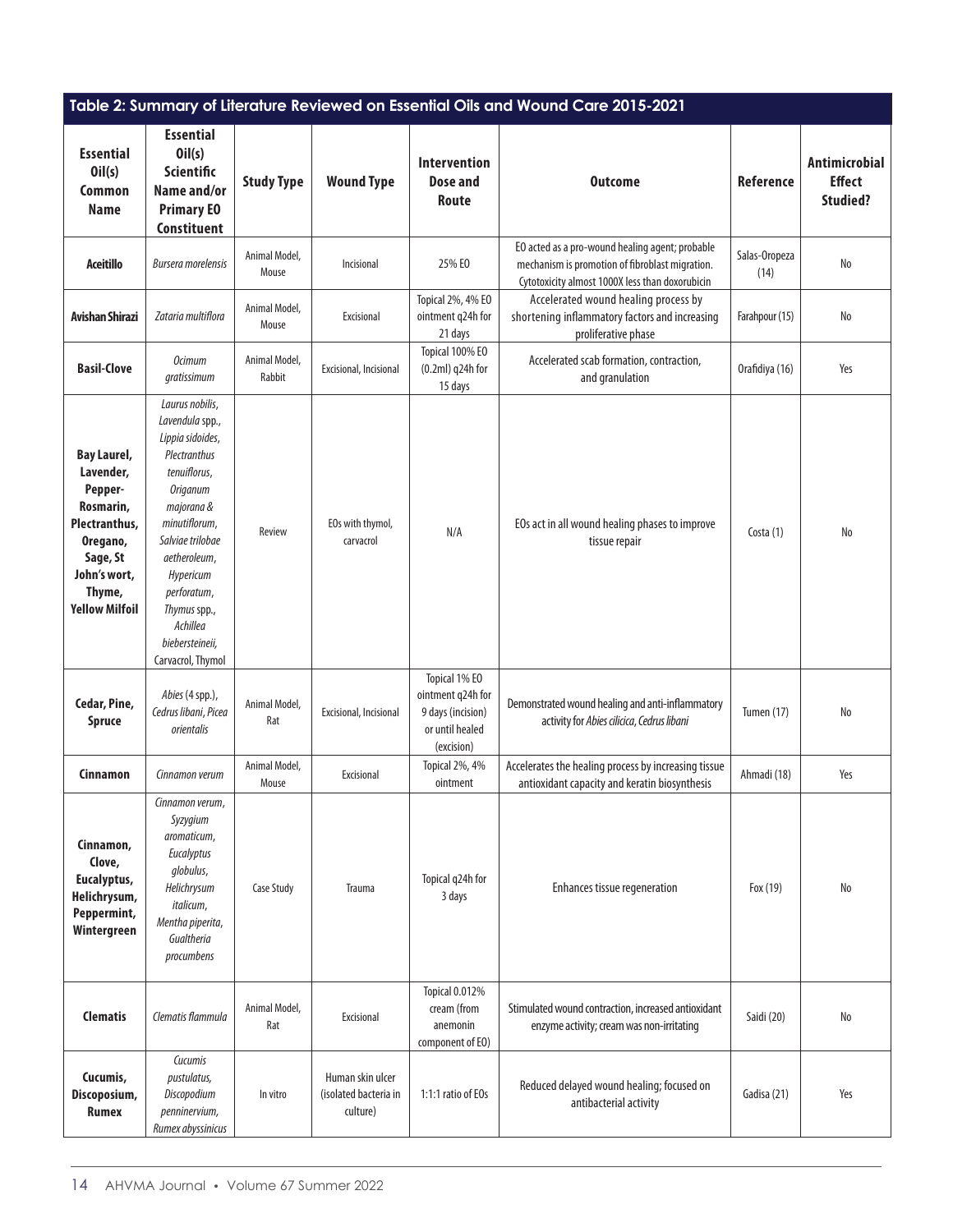| <b>Essential</b><br>Oil(s)<br>Common<br><b>Name</b>             | <b>Essential</b><br>Oil(s)<br><b>Scientific</b><br>Name and/or<br><b>Primary EO</b><br><b>Constituent</b> | <b>Study Type</b>                                | <b>Wound Type</b>           | <b>Intervention</b><br>Dose and<br>Route                        | <b>Outcome</b>                                                                                                                            | Reference                | <b>Antimicrobial</b><br><b>Effect</b><br><b>Studied?</b> |
|-----------------------------------------------------------------|-----------------------------------------------------------------------------------------------------------|--------------------------------------------------|-----------------------------|-----------------------------------------------------------------|-------------------------------------------------------------------------------------------------------------------------------------------|--------------------------|----------------------------------------------------------|
| Dill                                                            | Anethum<br>graveolens                                                                                     | Animal Model,<br>Mouse                           | Excisional                  | Topical 2%, 4%<br>ointment q24h for<br>16 days                  | Significantly reduced the inflammatory phase and<br>accelerated re-epithelialization, angiogenesis,<br>fibroblast and collagen deposition | Manzoureh<br>(22)        | Yes                                                      |
| <b>Eucalyptus</b>                                               | Eucalyptus spp.                                                                                           | Animal Model,<br>Rat                             | Excisional                  | Oral EO<br>administration 25<br>mg/kg q24h for<br>24 days       | EO nanoemulsion showed significant wound<br>healing potential and collagen level enhancement                                              | Alam (23)                | No                                                       |
| Eucalyptus,<br><b>Rosemary</b>                                  | Eucalyptus<br>globulus,<br><b>Rosemarinus</b><br>officinalis                                              | Animal Model,<br>$Rat + In vitro$                | Burn                        | Topical EO in lipid<br>(olive oil) carrier<br>daily for 18 days | Promoted excellent healing, with good re-<br>epithelialization and stratum corneum formation                                              | Saporito (24)            | Yes                                                      |
| Geranium,<br><b>Mooshkorok</b>                                  | <i><b>Oliveria</b></i><br>decumbens,<br>Pelargonium<br>graveolens                                         | Animal Model,<br>Rat                             | Excisional                  | Topical Cream, 1%<br>each EO                                    | Cream with both EOs had the best tissue repair<br>efficacy in rats w/diabetic foot ulcers                                                 | Mahboubi<br>(25)         | No                                                       |
| Helichrysum,<br>Lemongrass,<br>Lavender,<br>Myrrh,<br>Patchouli | Helichrysum<br>italicum,<br>Cymbopogon spp.,<br>Lavandula spp.,<br>Pogostemon spp.,<br>Commiphora         | <b>Clinical Trial</b>                            | Hypertrophic scars          | Topical 5.4% EO                                                 | Combination of EOs works synergistically to<br>reduce scars                                                                               | Rahman (26)              | No                                                       |
| Java pepper                                                     | Piper cubeba                                                                                              | Animal Model,<br>Rat                             | Excisional                  | Topical EO cream                                                | Increased wound healing and contraction                                                                                                   | Alminderej<br>(27)       | Yes                                                      |
| Lavender                                                        | Lavandula aspic                                                                                           | Animal Model,<br>Rat                             | Excisional                  | Topical 4% EO<br>ointment                                       | Stimulated wound contraction, increased antioxidant<br>enzyme activity, regenerated skin tissues                                          | Ben Djemaa<br>(28)       | No                                                       |
| Lavender                                                        | Lavandula<br>angustifolia                                                                                 | Animal Model,<br>Rat                             | Excisional                  | Topical 2% EO, 2%<br>Licorice extract<br>nanoemulsion           | Highest wound contraction, increase in expression of<br>TGF-β1, Type I and type III collagen genes                                        | Kazemi (6)               | No                                                       |
| Lavender                                                        | Lavandula<br>angustifolia                                                                                 | Animal Model,<br>Rat                             | Excisional                  | Topical 1% EO<br>every other day<br>for 14 days                 | Promoted wound healing, promoted collagen<br>synthesis and fibroblast differentiation by<br>up-regulation of TGF-B                        | Mori (29)                | No                                                       |
| <b>Lavender</b>                                                 | Lavandula<br>stoechas                                                                                     | Animal Model,<br>$Rat + In vitro$                | Excisional                  | Topical 0.5%<br>cream                                           | Decreased inflammation, increased tissue<br>perfusion, proliferation and re-epithelialization                                             | Boukhatem<br>(30)        | No                                                       |
| <b>Lavender</b>                                                 | Lavandula spp.                                                                                            | Review                                           | Lavender EO (20<br>studies) | N/A                                                             | Accelerated wound healing, increased collagen<br>expression, enhanced activity<br>of proteins involved in tissue remodeling               | Samuelson<br>(31)        | No                                                       |
| Lavender, Tea<br><b>Tree</b>                                    | Melaleuca<br>alternifolia,<br>Hypericum<br>perforatum,<br>Lavandula<br>angustifolia,<br>Origanum vulgare  | Review                                           | EOs in wound<br>dressings   | N/A                                                             | Many studies show promising results                                                                                                       | Negut (8)                | Yes                                                      |
| Lavender,<br><b>Thyme</b>                                       | Lavendula spp,<br>Thymol                                                                                  | Clinical Trial,<br>Single-Blinded,<br>Randomized | Incision (Episiotomy)       | Topical 2% EO<br>solution (jojoba oil<br>base)                  | Reduced erythema, edema, and ecchymosis                                                                                                   | Marzouk (32)             | No                                                       |
| <b>Oregano</b>                                                  | Origanum vulgare                                                                                          | In vitro                                         | Human<br>keratatinocytes    | $25 \mu g/ml$                                                   | EOs inhibit pro-inflammatory damage from<br>interferon-y, histamine                                                                       | Avola (3)                | No                                                       |
| <b>Peppermint</b>                                               | Mentha piperita                                                                                           | Animal Model,<br>Mouse                           | Excisional                  | Topical 2, 4, 8% EO<br>ointment                                 | Wound area significantly declined in EO treated<br>mice                                                                                   | Modarresi (9)            | Yes                                                      |
| Pepper-<br><b>Rosmarin</b>                                      | Lippia sidoides                                                                                           | Clinical Trial                                   | Equine oral wounds          | EO mouth rinse<br>$(\sim0.5\%)$ every other<br>day for 14 days  | Induced intense fibroblast proliferation, intense<br>angiogenesis, complete epithelial recovery                                           | Alancar-<br>Araripe (34) | No                                                       |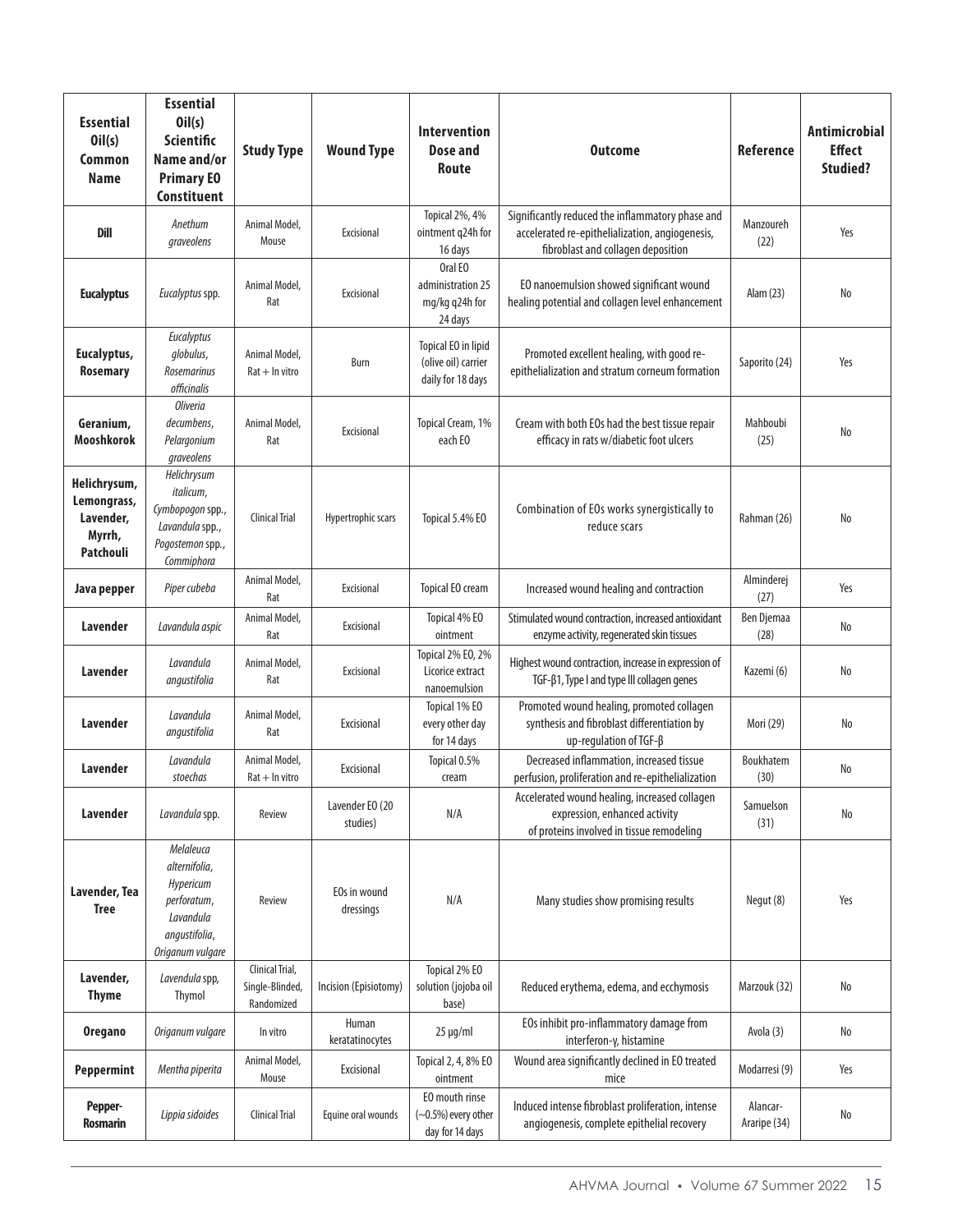| Table 2: Summary of Literature Reviewed on Essential Oils and Wound Care 2015-2021 |                                                                                                                                          |                                     |                                                           |                                                                                           |                                                                                                                                                                 |                       |     |  |
|------------------------------------------------------------------------------------|------------------------------------------------------------------------------------------------------------------------------------------|-------------------------------------|-----------------------------------------------------------|-------------------------------------------------------------------------------------------|-----------------------------------------------------------------------------------------------------------------------------------------------------------------|-----------------------|-----|--|
| <b>Rosemary</b>                                                                    | <b>Rosmarinus</b><br>officinalis                                                                                                         | Animal Model,<br>Mouse $+$ In vitro | Excisional, infected<br>wounds                            | Topical EO gel<br>$(0.5$ grams) in<br>nanostructured<br>lipid carrier g24h<br>for 14 days | Promoted wound healing by reducing tissue<br>edema, increasing fibroblast infiltration,<br>collagen deposition, neovascularization, and<br>re-epithelialization | Khezri (13)           | Yes |  |
| Sage                                                                               | Salvia officinalis                                                                                                                       | Animal Model,<br>Mouse              | Excisional, infected<br>wounds                            | Topical 2%, 4% EO<br>ointment g24h for<br>14 days                                         | Promoted the healing process by shortening<br>the inflammatory phase and stimulating<br>cellular proliferation                                                  | Farapour (33)         | Yes |  |
| <b>Tea Tree</b>                                                                    | Melaleuca<br>alternifolia<br>mixture - see<br>endnote a                                                                                  | <b>Clinical Trial</b>               | <b>Excisional or Incisional</b><br>(biopsy, oral mucosal) | <b>Topical EO</b><br>(bioadhesive) gel<br>g8h for 7 days                                  | Surgical sites had re-epithelialization w/o suture;<br>no adverse events                                                                                        | Scotti (12)           | Yes |  |
| <b>Tea Tree</b>                                                                    | Melaleuca<br>alternifolia                                                                                                                | Review                              | Tea Tree EO                                               | N/A                                                                                       | Plays a role in wound healing and modulation of the<br>immune response                                                                                          | Low(7)                | Yes |  |
| <b>Thyme</b>                                                                       | Thymol (from<br>Thymus lippia)                                                                                                           | In vitro                            | Macrophages                                               | Electrospun anti-<br>inflammatory<br>patch                                                | Expressed efficacy against inflammation and holds<br>great promise for wound healing                                                                            | Garcia-Salinas<br>(5) | No  |  |
| N/A                                                                                | Abies, Blumea,<br>Cedrus, Croton,<br>Cymbopogon,<br>Eucalyptus,<br>Lavandula,<br>Origanum, Pinus,<br>Plectranthus,<br>Rosmarinus, Salvia | Review                              | EOs in a polymer<br>matrix                                | N/A                                                                                       | EO-biopolymer<br>dressings or scaffolds may enhance wound healing,<br>especially in chronic wounds                                                              | Pérez-Recalde<br>(2)  | No  |  |
| N/A                                                                                | N/A                                                                                                                                      | Review                              | Biological activity and<br>mechanisms                     | N/A                                                                                       | Documents antimicrobial, antioxidant, anti-<br>inflammatory, and anticancer activities of EO<br>(in vivo/in vitro)                                              | Sharifi-Rad<br>(11)   | Yes |  |

#### **In vivo studies***—***additional**

Highlights from additional in vivo studies include evidence of cinnamon EO (*Cinnamon verum*) accelerating wound healing in a mouse model by shortening the inflammatory phase due to its antioxidant properties, EOs of geranium (*Pelargonium graveloens*) and oliveria (*Oliveria decumbens*) causing a reduction in diabetic foot ulcers, and EOs from a Mexican tree (*Bursera morelensis*) hastening scar repair (14, 18, 25).

In many cases, compelling new scientific evidence validates the intuitive wisdom of ancient traditions. Java pepper essential oil (*Piper cubeba*) (PCEO) is a perfect example. In 2021, Alminderej et al. demonstrated the rapid cutaneous wound healing properties of PCEO in rats with experimentally induced excisional wounds. Wounds treated with PCEO showed faster healing dynamics with signs of re-epithelization after 10 days and total contraction after 13 days compared to slower healing with greater inflammation in the control group (n=16, P < 0.05). All control group wounds showed scarring, and some remained open after 13 days (27).

A study validating ancient traditional wisdom from Turkish folk medicine examined the in vivo wound healing activity

of EOs from 6 species of pine cones (*Abies cilicica* subsp. *cilicicai*, *Abies nordmanniana* subsp. *bornmulleriana*, *Abies nordmanniana* subsp. *equi-trojani*, *Abies nordmanniana* subsp. *nordmanniana*, *Cedrus libani*, and *Picea orientalis*). In linear incision and circular excision experimental wound models in rats, wound healing potential of pine cone EOs (1% in a base ointment containing glycol stearate, propylene glycol, and liquid paraffin) was comparatively assessed with a reference wound healing and scar prevention ointment (Madecassol®) (b) and the base ointment alone. Wounds were treated once daily for 9 days for the incision model and until healed in the excision model. For the linear incision wound model, only 1 of the 6 pine cone EO species (*Abies nordmanniana* subsp. *bornmulleriana*) was found to be highly effective. In the excision wound model, 3 of the 6 pine cone EO species (*Abies cilicica* subsp. *cilicica*, *Abies nordmanniana* subsp. *bornmulleriana*, and *Cedrus libani*) were found to have wound-healing potential.

Subsequent histopathology was also performed, with re-epithelization in the epidermis and fibroblast proliferation, neovascularization, and collagen deposition in the dermis used to score the degree of epidermal or dermal remodeling. Results indicated remodeling, especially re-epithelization, with 5 of the 6 EO groups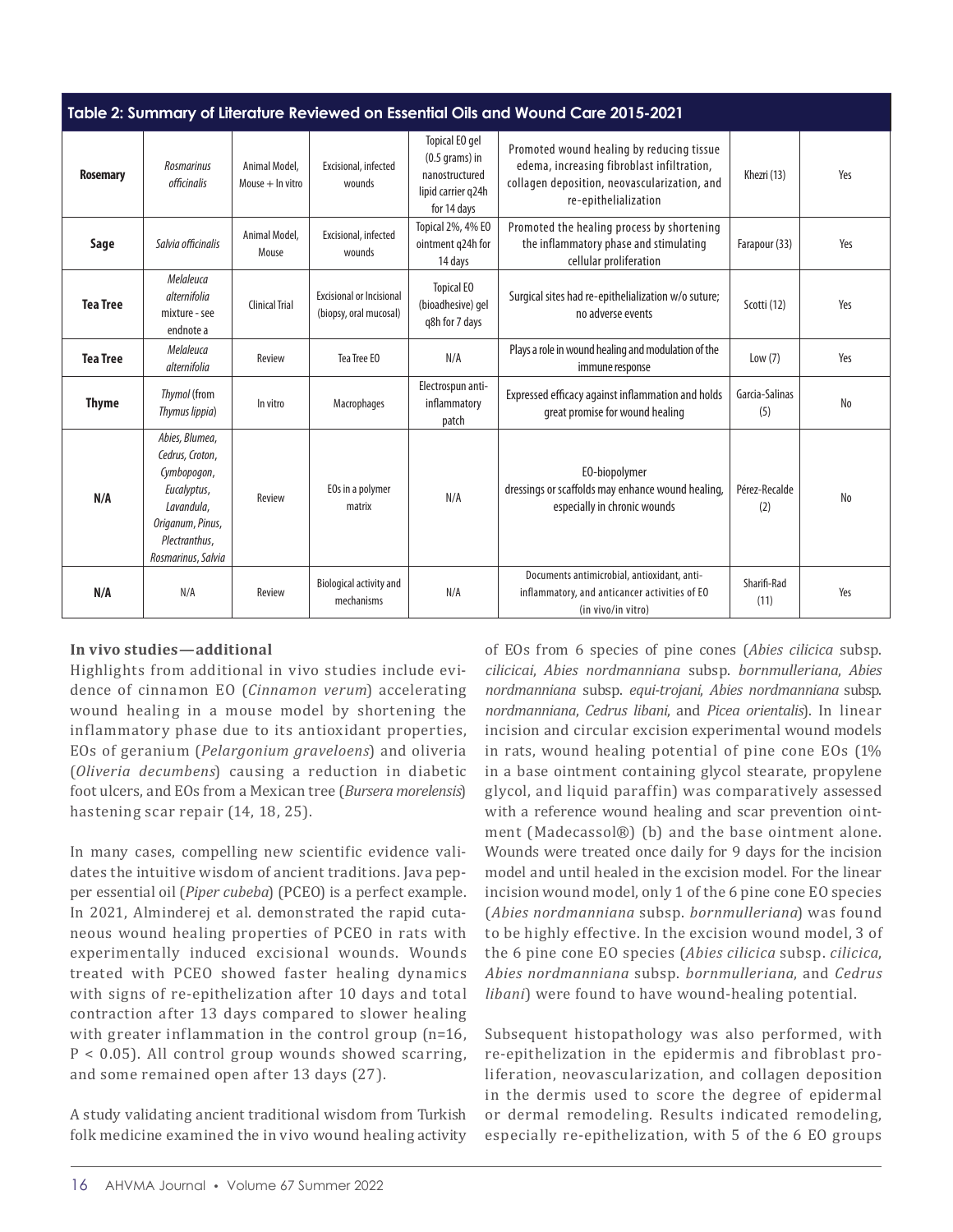(*Cedrus libani*, *Abies cilicica* subsp. *cilicica*, *Abies nordmanniana* subsp. *bornmulleriana*, and *Abies nordmanniana* subsp. *nordmanniana*) and particularly in the *Abies nordmanniana* subsp. *equi-trojani* ointment-treated groups as well as in the reference (Madecassol®) group, while 1 of the EO groups (*Picea orientalis*), base ointment, and negative control groups exhibited delayed wound healing (17).

#### **In vitro studies**

In vitro studies have confirmed the potent anti-inflammatory activity of some EOs and their components and explored mechanisms of action. Oregano EO (OEO) (*Origanum vulgare*) facilitated wound healing in a human keratinocyte cell model (3). Anti-inflammatory activity was proven by reduced levels of reactive oxygen species and oxidative stress in cells pre-treated with OEO. The monoterpene components, comprising about 61% of the OEO, are described as powerful inhibitors of the pro-inflammatory cytokines IL-1β, interleukin-6, and (TNFα). Treatment with OEO reduced the gene and protein expression of pro-inflammatory mediators like inducible nitric oxide synthase (NOS2), intracellular adhesion molecule-1, and cyclo-oxygenase-2 (3). Results of this study supported the hypothesis that OEO helps preserve ECM remodeling and tissue healing, likely due to reduced ECM disruption by inhibition of the breakdown of matrix collagens, proteoglycans, and glycoproteins (3).

Another in vitro study using murine macrophages evaluated the anti-inflammatory properties of EO components including carvacrol and thymol. Macrophages are pivotal immune cells that play a key role in the initial inflammatory stages of wound healing. To recognize foreign patterns, macrophages express toll-like receptors on their surface that activate the inflammatory process. Toll-like receptor stimulation results in activation and nuclear translocation of nuclear factor kappa-light-chain-enhancer of activated B cells and mitogen-activated protein kinase. Both signaling pathways involve activating protein-1 and the downstream transcription of pro-inflammatory genes, such as IL-1β. This cytokine is synthesized in the early stages of inflammation, triggering subsequent signals which activate interleukin-6, IL-10, NOS2, cyclo-oxygenase-2, and others. As the inflammatory response ensues, these signals recruit other effector cells to the wound and begin a progression from inflammation to tissue repair and regeneration (5).

Macrophages exposed to nanofiber patches loaded with EO components were evaluated for pro- and anti-inflammatory genes. Specifically, the expression of IL-1β, NOS2 (proinflammatory), and IL-10 (anti-inflammatory) was analyzed. The thymol-loaded patch demonstrated the highest anti-inflammatory effect for all genes tested. Furthermore, when compared to dexamethasone, thymol exhibited a similar ability to modulate the expression of IL-1β and NOS2, demonstrating its potential as a natural antiinflammatory compound (5).

#### **Review studies**

Preclinical studies have documented anti-inflammatory, antimicrobial, and antioxidant activities of essential oils in several cell and animal models and have elucidated their mechanism of action and pharmacological targets. Human clinical trials (2008-2016) using citrus (*Citrus* spp.), eucalyptus (*Eucalyptus* spp.), and peppermint (*Mentha x piperita*) EOs are included in this general review. In addition, a few studies included have shown that the application of LEO post-episiotomy may enhance wound healing. Although not solely restricted to wound care, this review provides an excellent database for the broad scope of EO research and corroborates traditional EO healing methodologies such as Ayurvedic medicine and Traditional Korean medicine with modern scientific evidence (11).

A review of LEO for wound healing based on human clinical trials, animal trials, in vitro studies, and previously conducted reviews suggests a potential therapeutic benefit of LEO in wound healing. Faster wound healing, increased collagen expression, and enhanced tissue remodeling protein activity were described in wounds treated with LEO (31).

A systematic review of EOs containing thymol, carvacrol, or these individual EO components examined evidence for their therapeutic potential, specifically with respect to developing biotechnological products for wound healing. Ten articles on the healing capacity of thymol or thymolcontaining EOs were included, while 3 articles on carvacrol or carvacrol-containing essential EOs were included. The excision wound model was the most commonly used experimental model. The EOs and EO components were able to modulate the production of nitric oxide and proinflammatory cytokines TNFα and IL-1β. **Figure 1** illustrates carvacrol and thymol's specific actions and biochemical pathways targeted during each phase of wound repair (1). Histological analysis demonstrated that they stimulated re-epithelialization, angiogenesis, granulation tissue formation, and collagenization. Thyme (*Thymus vulgaris*) EO, which contains approximately 55% thymol and 9% carvacrol, inhibited the growth of *Staphylococcus aureus*, *Escherichia coli*, *Pseudomonas aeruginosa*, and *Klebsiella pneumoniae*. The authors conclude that these EOs and EO components can improve tissue repair and are thus strong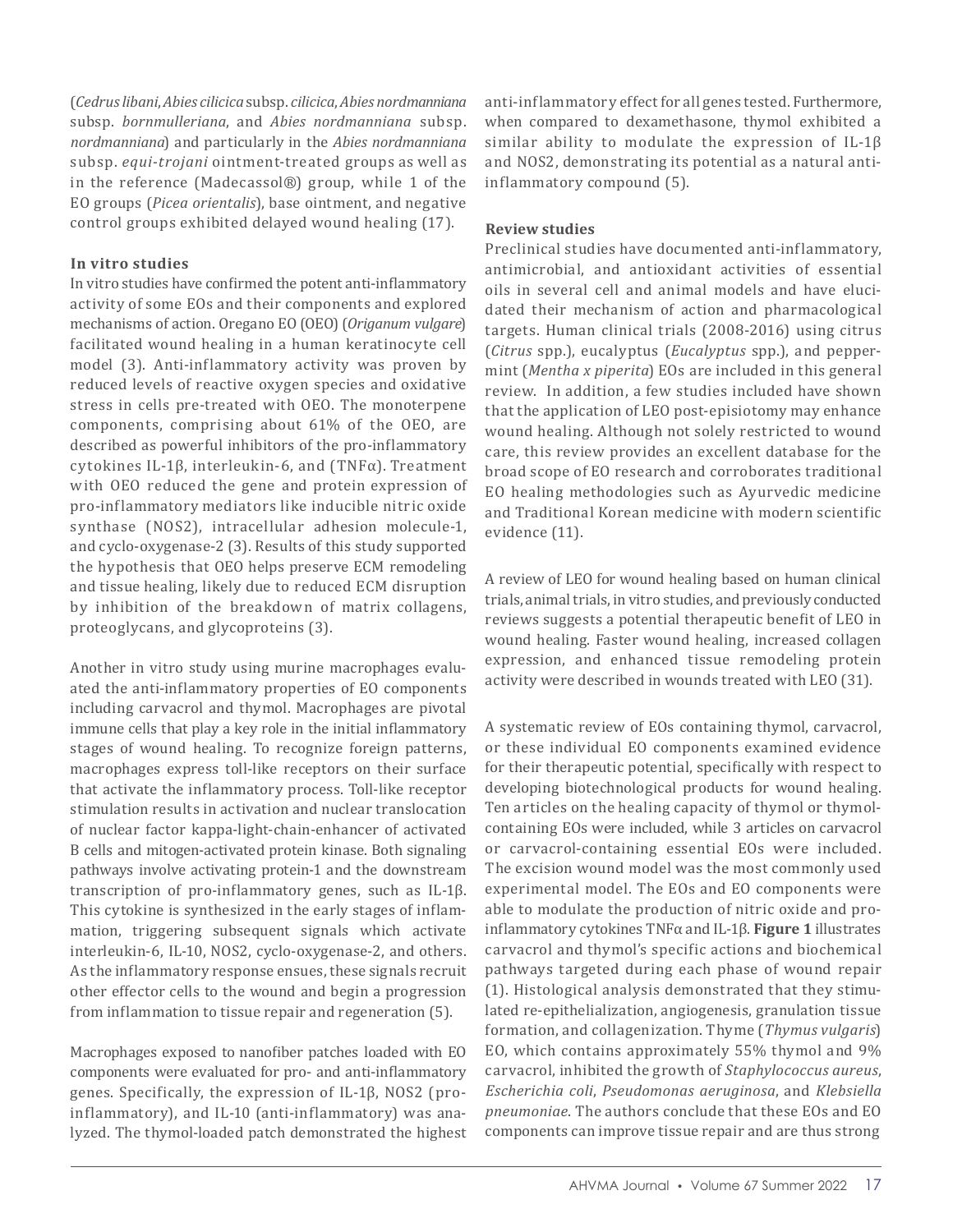

candidates for the development of new wound treatment products. Skin irritation as a side effect was only reported when EOs were used at very high concentrations (50% or greater) and was less pronounced at lower (12%) concentrations (1).

Tea tree essential oil (TTEO) (*Melaleuca alternifolia*) has potent anti-inflammatory, antibacterial, antifungal, antiviral, anti-inflammatory, and antioxidant properties. Like many essential oils, TTEO is comprised of over 100 different chemical components. A review of several clinical studies shows that the water-soluble components of TTEO, especially terpinen-4-ol, are important in regulating inflammation during wound healing by suppressing monocyte production of superoxide ions and inflammatory-inducing mediators including TNFα, IL-1β, interleukin-8, IL-10, and prostaglandin E2. This limits the production of other inflammatory cytokines and reduces oxidative damage to cells, enhancing wound healing (7).

A 2018 review examined the evidence for the therapeutic use of EOs in experimental wounds and the possibility of combining them with biopolymers commonly used in skin regeneration. Treatments with EOs including cedar (*Cedrus libani*), lavender (*Lavandula* spp.), lemongrass (*Cymbopogon nardus*), eucalyptus (*Eucalyptus* spp.), oregano (*Origanum vulgare*), pine (*Pinus* spp.), rosemary (*Rosmarinus officinalis*), and sage (*Salvia triloba*) have shown positive results in rodent wounds with faster closure rates, better collagen deposition, and/or enhanced fibroblast proliferation (2). These EO-biopolymer dressings or scaffolds have promise for wound therapy, especially for chronic wounds (2).

Another review that included TTEO reported positive results for helping to resolve wounds in nursing home residents, with 14 of 16 of the infected wounds resolving within 4 weeks. While this review focuses on incorporating EOs into nanoparticle platforms for wound dressings, it also lends support for the use of LEO and OEO in wound healing (8).

#### **Case study**

A veterinary case study involved a 1-year-old female-spayed domestic shorthair cat with severe, multifocal traumatic injury to the mandible, gingivae, and surrounding soft tissues. She was given a very poor to grave prognosis. This case report described how the wounds were managed with a combination of antibiotics and EOs. Numerous EOs were applied topically as part of the wound care protocol, which included a cleanser and blend containing cinnamon (*Cinnamomun* spp.), clove (*Syzygium aromaticum*), eucalyptus (*Eucalyptus* spp.), lemon (*Citrus limon*), and rosemary (*Rosmarinus officinalis*), as well as a second blend containing clove (*Syzygium aromaticum*), helichrysum (*Helichrysum* spp.), peppermint (*Mentha x piperita*), and wintergreen (*Gualtheria* spp.). Fourteen days after the initial presentation, healthy granulation tissue was visualized. Clinical evaluation at that time revealed the absence of tissue necrosis or infection. A complete recovery was reported (19).

#### **Clinical trials**

One human pilot study, the first stage of a Phase II clinical trial, reported the effectiveness of a bioadhesive gel (a) containing EOs to promote wound healing and prevent postoperative pain and infection. In 10 patients undergoing oral mucosal biopsies (14 biopsy sites), the procedure was followed by application of a gel containing myrrh (*Commiphora myrrha*), peppermint (*Mentha x piperita*), tea tree (*Melaleuca alternifolia*), and thyme (*Thymus vulgaris*) EOs (12). The EO-based bioadhesive gel reduced inflammation and promoted wound healing. None of the patients enrolled in the study reported adverse events from the gel. The conclusion was that this product may represent a promising alternative to the use of sutures and chlorhexidine (12).

A placebo-controlled, single-blinded, randomized clinical trial involving 60 primiparous women demonstrated that a combination of lavender (*Lavandula officinalis*) EO and thymol was highly effective, suitable, and safe for episiotomy wound care. The 2% lavender-thymol in a jojoba oil base was added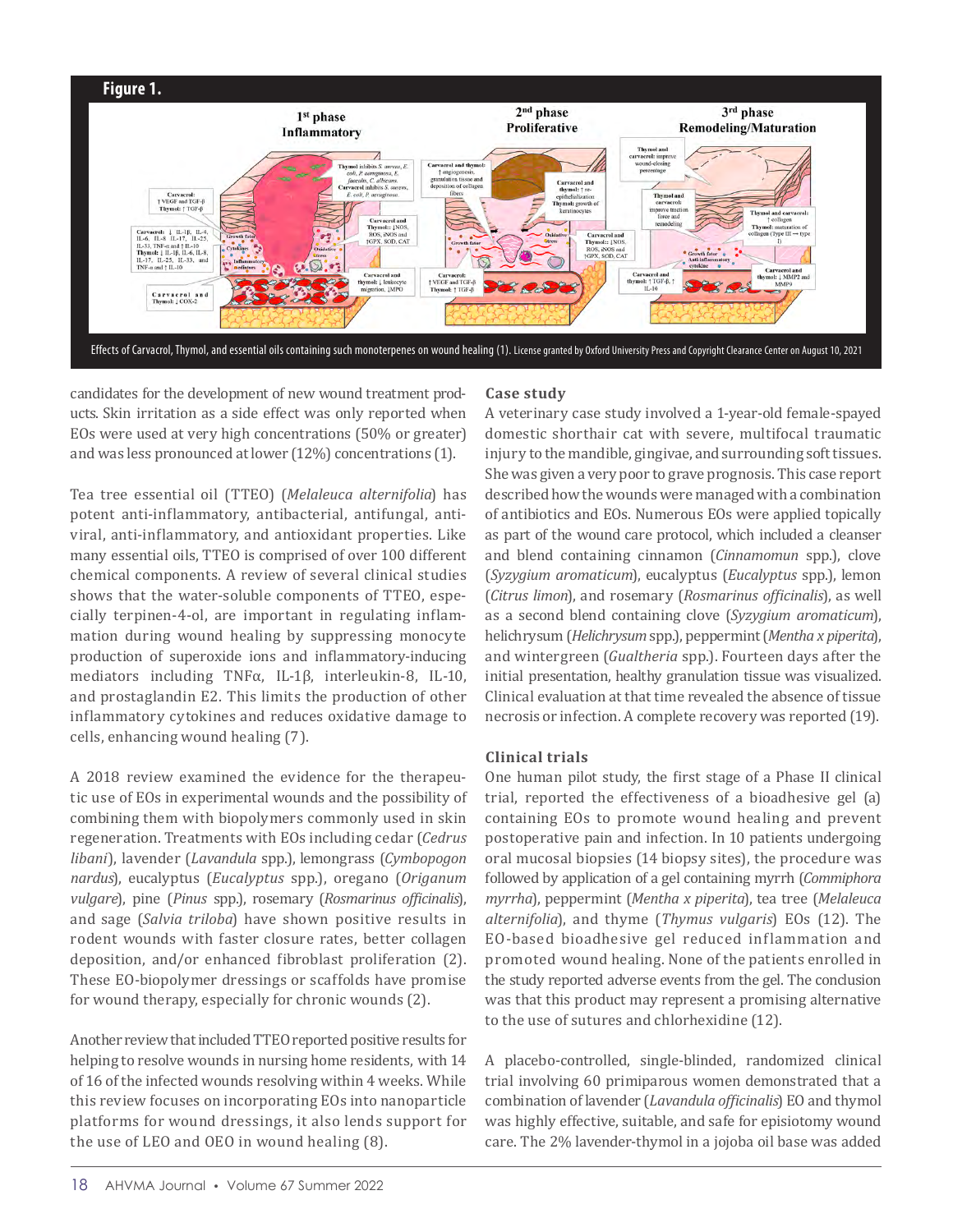to 4 liters of warm tap water and used to clean the perineum twice daily for 7 days. Data showed a significant reduction in inflammation and discharge for the lavender-thymol treated group compared with a placebo-treated group (less redness,  $P = 0.032$ ; less edema,  $P = 0.027$ ; less discharge,  $P = 0.016$ ). There were no reported side effects (32).

Based on previous research, a combination of helichrysum (*Helichrysum italicum*), lavender (*Lavandula* spp.), lemongrass (*Cymbopogon* spp.), patchouli (*Pogostemon cablin*), and myrrh (*Commiphora* spp.) had demonstrated possible effectiveness for healing hypertrophic scars, which can occur when the wound healing process has been disrupted. It is believed that hypertrophic scarring results from a disturbance with fibroblast proliferation and/or collagen synthesis and degradation. Test subjects had a total of 37 scars, which were self-treated with the EO blend (1.67% helichrysum, 1% lavender, 1.3% lemongrass, 0.6% patchouli, and 0.83% myrrh in a vegetable oil base) twice daily for 6 months. Subjects reported significant scar size reduction using a scar assessment scale for evaluation  $(P < 0.01)$   $(26)$ .

One additional study that deserves mention is an equine clinical trial published in 2014 (34). Data from this study confirm the benefit of pepper-rosmarin EO (*Lippia sidoides*, a tropical flowering plant in the same family as verbena) for healing wounds experimentally induced in the oral mucosa of 16 horses. A mouth rinse containing the EO was applied to the wound area every 48 hours for 14 days. The EO-treated tissue showed induction of intense fibroblast proliferation and angiogenesis leading to complete epithelial healing by day 14. The control group showed only moderate angiogenesis and epithelial tissue healing ( $P = 0.02$  for angiogenesis and re-epithelization) (34).

#### **Essential oils and antimicrobial resistance (AMR)**

Bacteria generally develop resistance to new antibiotics within about 5 years (2). According to one widely quoted review, by the year 2050, AMR may result in 10 million deaths per year worldwide, replacing cancer as the leading cause of death (35). This projection may predict an extreme scenario, and its underlying assumptions have been challenged. Nevertheless, AMR is a real threat, and although the exact toll on our animal companions is currently unknown, it does pose highly significant concerns.

Wound colonizing bacteria can compromise the healing process and increase patient morbidity and mortality. Antimicrobial agents play a vital part in tissue regeneration, helping to prevent these secondary bacterial infections (29). However, antibiotic overuse and misuse are the most common cause of AMR. Concerns about the abundant use of antibiotics in the medical field and in industries like agriculture and aquaculture to promote growth and reduce disease prompt a search for new, cost-effective alternatives (4).

Resistance to penicillin appeared in the 1940s, and rapidly over 50% of staphylococcal strains were resistant. Numerous strains of *S aureus* became multidrug resistant (4). Methicillin-resistant *S aureus* (MRSA) is becoming so common in hospitals in the United States that it accounts for approximately 60% of clinical *S aureus* strains isolated from intensive care units (36). Limited therapeutic options necessitate new strategies, especially those that minimize or eliminate the risk of resistance. Not only do many EOs inherently exhibit anti-bacterial properties, but their molecular complexity is a deterrent to the development of AMR (8).

EOs directly inhibit the growth of microbial pathogens (33). Their cytotoxic effects center on disrupting the structure of bacterial cell membranes, leading to permeabilization. Consequently, membrane potential, efflux pump activity, respiratory activity, and additional cellular functions are compromised (4, 33).

Numerous EOs display potent action against gram-positive and gram-negative bacteria. Of 53 EOs screened, all exhibited activity against pathogenic bacteria such as *Bacillus subtilis, E coli, P aeruginosa,* and *S aureus*. Effective antimicrobial properties against *E coli* were displayed by EOs of bay laurel (*Laurus* spp.), cinnamon (*Cinnamomum* spp.), clove (*Syzygium* spp.), lemon myrtle (*Backhousia* spp.), lemongrass (*Cymbopogon* spp.), oregano (*Origanum* spp.), rosewood (*Aniba* spp.), tea tree (*Melaleuca* spp.), and thyme (*Thymus* spp.) in concentrations as low as 0.02% (4).

Clove and cinnamon provide 2 specific examples of EOs with recent evidence validating their traditional antimicrobial use (4). Clove EO has been used by indigenous peoples in Madagascar and the Spice Islands to kill bacteria, especially the tuberculosis bacillus. As common ingredients in toothpaste, mouthwash, EO blends, and cleaning products, clove (*Syzygium aromaticum*) and cinnamon (*Cinnamonum verum*) EOs are widely recognized for their bactericidal effects against *S aureu*s (4, 37-39).

An in vitro study examined the combined effect of EOs mekmeko (*Rumex abyssinicus*, a flowering perennial), gurkor melon (*Cucumis pustulatus*, in the cucumber family), and *Discopodium penninervium* (a flowering shrub)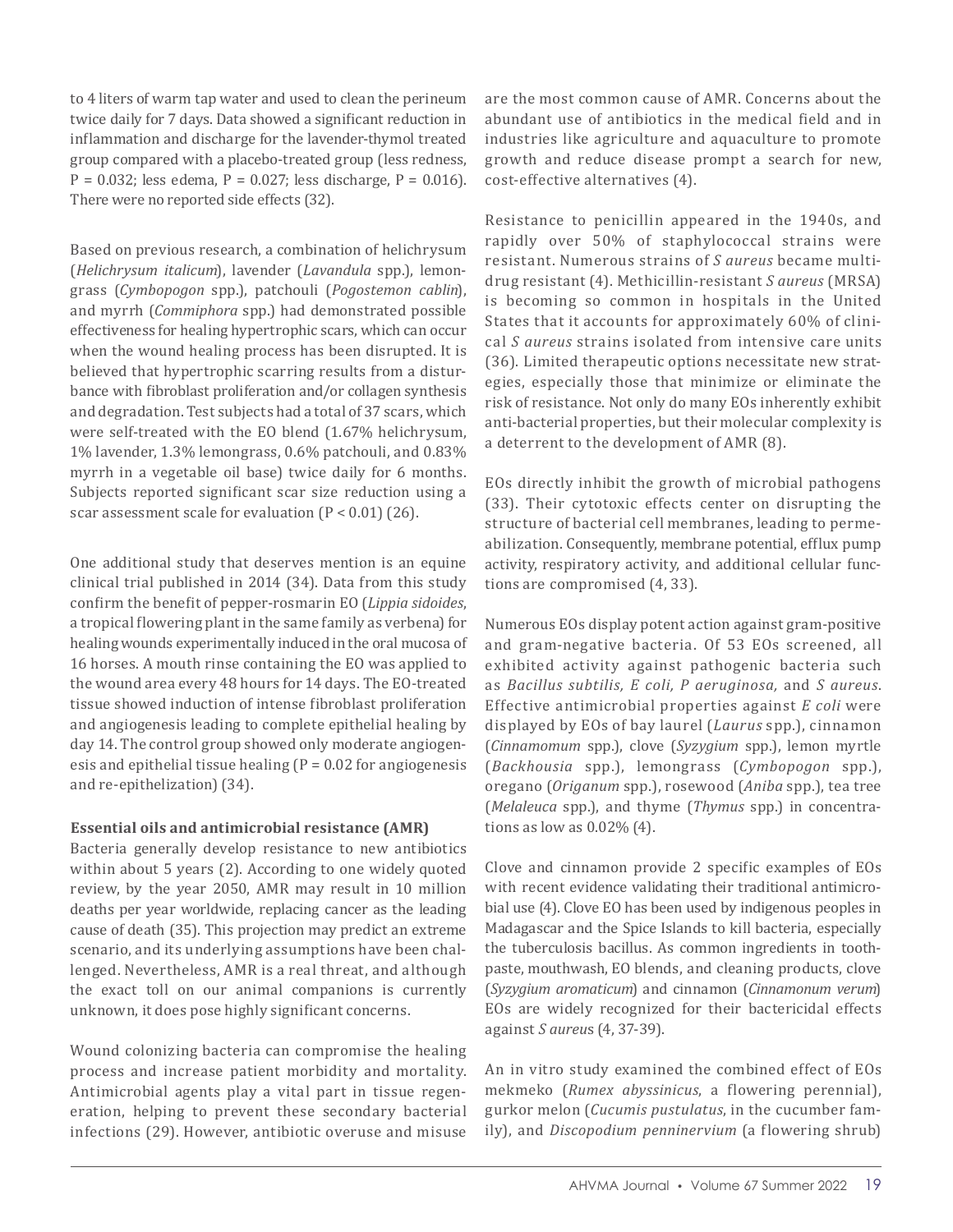on wound colonizing bacteria extracted from multidrugresistant isolates of skin ulcers. These 3 EOs originate from traditional medicinal plants in the highlands of tropical Africa. Farming communities in these areas lack access to modern pharmaceuticals and depend on traditional medicinal plants to treat many human and animal maladies. Interestingly, these EOs were selected based on traditional knowledge gleaned from healers regarding their treatment of skin wounds and infections such as gonorrhea, bacterial pneumonia, and syphilis (21). The majority of bacteria isolated from wounds were resistant to 2 or more antibiotics. Gram-positive bacteria (including MRSA and vancomycin-resistant enterococci) were resistant to amikacin, amoxicillin, ampicillin, cefotaxime, and cefoxitin. Gram-negative bacteria (including extended-spectrum beta-lactamase-producing *E coli* and *P aeruginosa*) were unexpectedly resistant to penicillin and third-generation cephalosporin antibiotics. The EOs had broad bactericidal activities, inhibiting the growth of *Enterococcus faecalis*, *E coli*, *K pneumoniae*, *P aeruginosa*, and *S aureus* (20). The effectiveness of the EOs varied with the concentration and type of bacterial species. Combinations of 2 EOs in a 1:1 ratio had more potent antibacterial effects (on *E coli*, *K pneumoniae*, *P aeruginosa*, and MRSA) than currently available antibiotics. Furthermore, there was a strong synergistic antibacterial effect between *R abyssinicus* and *D penninervium* EOs, specifically on MRSA and *P aeruginosa* (20).

**Table 2** indicates which (of the reviewed) wound healing studies also evaluated the EOs' antimicrobial effects. An increasing number of studies in experimentally induced infections document the antimicrobial properties of EOs (7, 9, 15, 21, 22, 33).

A recent trend is the incorporation of nanofibers, biomimetic scaffolding materials, (produced from hyaluronic acid, chitosan, silk fibroin, and other materials) into matrices for wound management. These innovative nanoengineered fibers integrate the ideal attributes of a wound dressing due to their protective effect against infection and external trauma and their ability to promote cell adhesion, differentiation, and proliferation with potential anti-scarring effects. They mimic the dermal ECM with a large surfaceto-volume ratio, interconnected porosity, flexibility, and a mechanical framework to support cell regeneration. Biopolymers also provide biological cues for the crucial processes of cell adhesion and migration in tissue regeneration (39). Moreover, the ability of these nanofibers to incorporate and control the local delivery of EOs into the wound milieu for preventing infection and accelerating

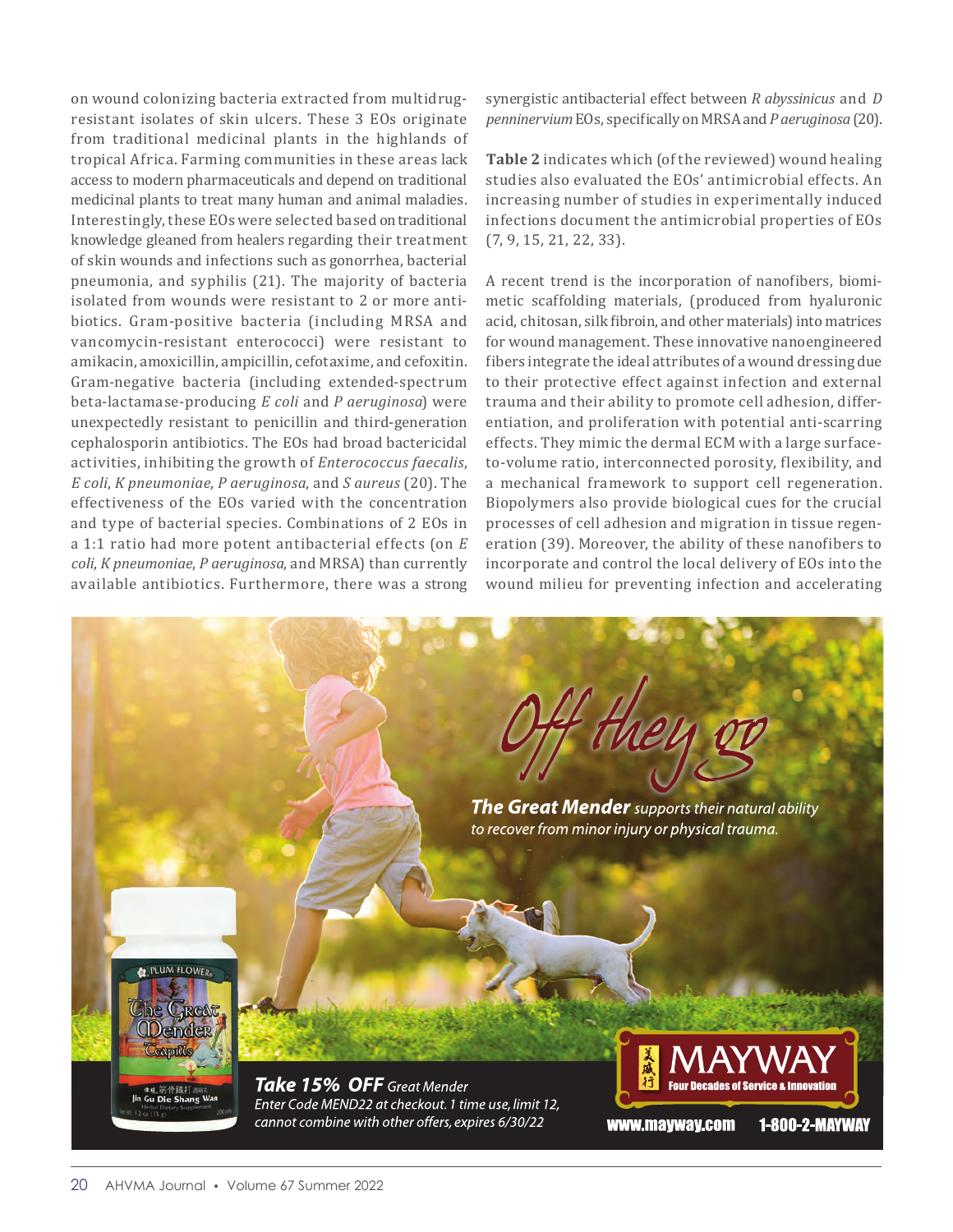cell regeneration is widely expanding their adaptability to various wound applications. The inclusion of EOs presents a functional strategy to discourage microbial invasion of the wound while concurrently reducing the AMR issue (8, 39).

Another novel use of nanotechnology was demonstrated in an excisional wound rat model using an oral nanoemulsion formulation of eucalyptus EO. Nanoemulsions enhance oral absorption and the therapeutic efficacy of drugs. Rats in the EO treatment group received 25 mg/kg oral eucalyptus nanoemulsion daily for 24 days, in comparison with a control group receiving the same oral solution without EOs and a second treatment group receiving 25 mg/kg oral gentamycin for the same period. Wound healing parameters, including collagen levels, were comparable in the EO oral nanoemulsion and gentamycin groups compared with the control groups. Histopathological examinations of the nanoemulsion-treated rats did not reveal signs of inflammatory cells, suggesting the nanoemulsion was safe and nontoxic to animals (22).

The most commonly utilized EOs in recent wound healing studies include eucalyptus, lavender, oregano, tea tree, and thyme. Research within the past 5-10 years, coupled with a greater awareness of the practical utility of essential oils in the clinical setting, lends compelling evidence for the incorporation of EOs in animal wound management.

#### **Safety Considerations**

As with any treatment modality, education is vital with essential oils (38). EOs work best when veterinary practitioners understand what they are, how they work, and how to utilize them for animal patients. In addition, it is advised to be familiar with potential adverse events and to establish safety guidelines for essential oil use (40, 41). To remain safe when using EOs with pets, most adverse reactions can be prevented by avoiding ingestion, using dilutions for topical applications, and safeguarding proper storage (4, 42).

Skin reactions are the most common types of adverse reactions to essential oils, but these are individual reactions, do not happen the first time of use, and are dependent on gender (women being more sensitive than men) and concentration. When using OEO, there is a moderate risk of skin sensitization, and a dermal maximum of 1.1% has been recommended (41).

#### **Conclusion**

EOs have been utilized widely to treat wounds, inflammation, rheumatic joints, skin lesions, bleeding, leprosy, cystitis, burns, syphilis, fungal infections, and pharyngitis (4). Mechanisms of action for EOs and their individual chemical constituents are rapidly being elucidated. Their antiinflammatory, regenerative, and anti-microbial properties make EOs strong candidates for the development of veterinary and human biotechnological products for managing skin damage, tissue repair, and wound healing (3).

Although current studies show great promise, continued research is warranted. Additional veterinary case studies and clinical trials are needed to increase practitioner familiarity with EOs and confidence in including EOs in wound healing protocols. Nevertheless, as the search for antibiotic alternatives evolves and the evidence substantiating many EO's antimicrobial activity mounts, serious consideration should be given to their use as safe and effective wound care options.

#### **Endnotes**

- a. Hobagel Plus®, HOBAMA S.r.l. Milano, Italy. The gel contained *Melaleuca aternifolia* L leaf oil, *Leptospermum scoparium* branch/leaf oil, ammonium glycyrrhizate, *Thymus vulgaris* oil, menthol, *Mentha piperita* oil, eucalyptol, anethole, *Commiphora myrrha* oil, bisabolol, tocopheryl acetate, allantoin, cetylpyridinium chloride, hydrogen peroxide, sodium hyaluronate hydrolyzed, sodium hyaluronate and triclosan as active ingredients, and calcium/sodium PVM/MA copolymer, paraffinum liquidum, petrolatum, cellulose gum, and polyvinylpyrrolidone as excipients.
- b. Madecassol®, Dongkook Pharmaceutical, Seoul, Korea. Dosage form: ointment. Ingredients: *Centella asiatica* 10mg in 1g, neomycin sulfate 3.5mg in 1g labeler: I World Pharmaceutical Co., Ltd. NDC Code: 73442-0004
- c. Tween®20, Croda International, PLC, Snaith, England. A nonionic detergent.

#### **References**

- 1. Costa MF, Durço AO, Rabelo TK, Barreto RSS, Guimarães AG. Effects of carvacrol, thymol and essential oils containing such monoterpenes on wound healing: a systematic review. *J Pharm Pharmacol*. 2019;71(2):141-155. doi:10.1111/jphp.13054
- 2. Pérez-Recalde M, Ruiz Arias IE, Hermida EB. Could essential oils enhance biopolymers performance for wound healing? A systematic review. *Phytomedicine*. 2018;38:57-65. doi:10.1016/j.phymed.2017.09.024
- 3. Avola R, Granata G, Geraci C, Napoli E, Graziano ACE, Cardile V. Oregano (*Origanum vulgare L*.) essential oil provides anti-inflammatory activity and facilitates wound healing in a human keratinocytes cell model. *Food Chem Toxicol*. 2020;144:111586. doi:10.1016/j.fct.2020.111586
- 4. El-Tarabily KA, El-Saadony MT, Alagawany M, et al. Using essential oils to overcome bacterial biofilm formation and their antimicrobial resistance. *Saudi J Biol Sci*. 2021;28(9):5145-5156. doi:10.1016/j. sjbs.2021.05.033
- 5. García-Salinas S, Evangelopoulos M, Gámez-Herrera E, et al. Electrospun anti-inflammatory patch loaded with essential oils for wound healing. *Int J Pharm*. 2020;577:119067. doi:10.1016/j. ijpharm.2020.119067
- 6. Kazemi M, Mohammadifar M, Aghadavoud E, Vakili Z, Aarabi MH, Talaei SA. Deep skin wound healing potential of lavender essential oil and licorice extract in a nanoemulsion form: biochemical, histopathological and gene expression evidences. *J Tissue Viability*. 2020;29(2):116-124. doi:10.1016/j.jtv.2020.03.004